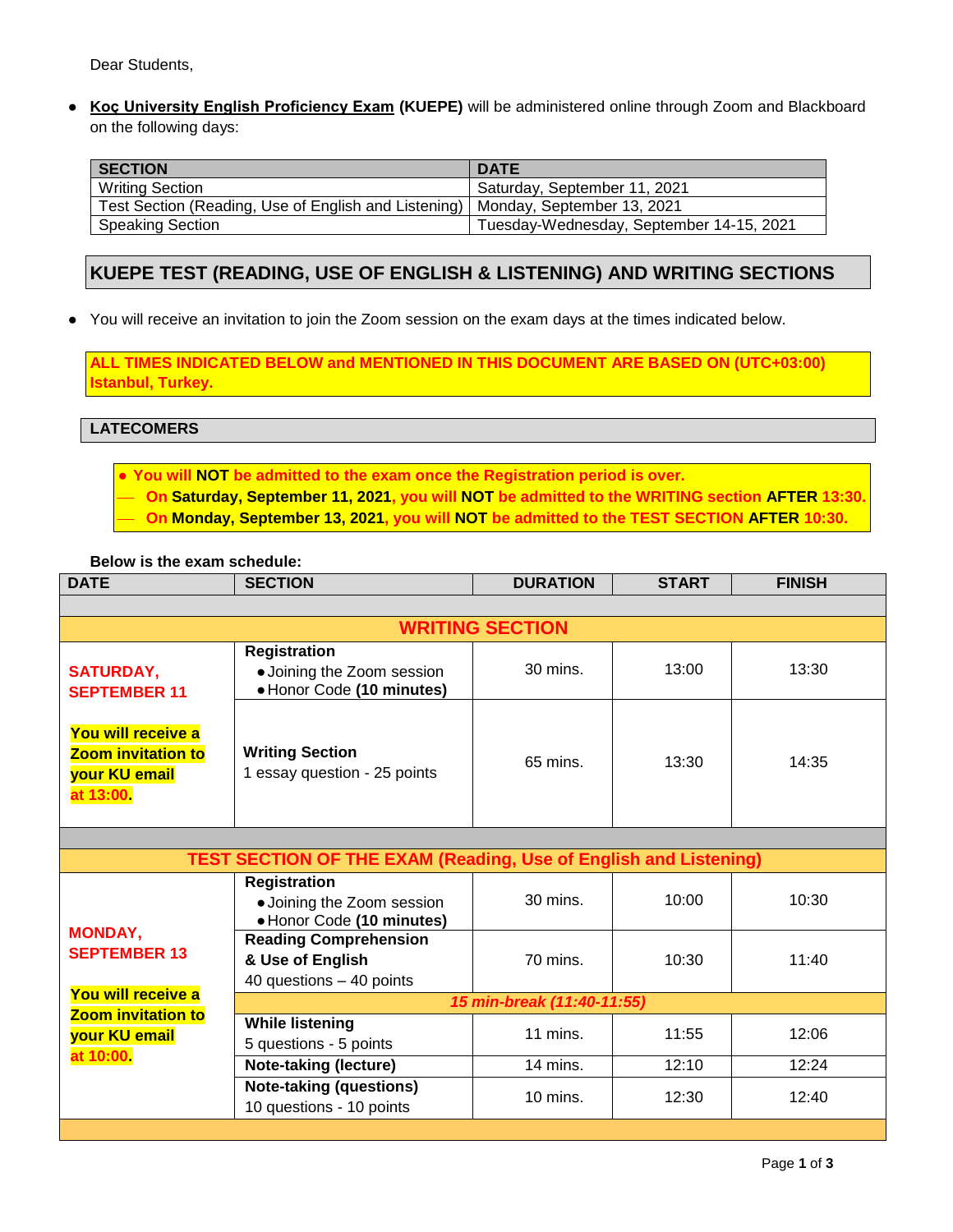# **BEFORE THE EXAM**

- **●** Your proctors will give instructions before each section of the exam. So, please listen to them **AND** follow the instructions on Blackboard carefully to take the KUEPE on Blackboard.
- **●** You are allowed to take the KUEPE **ONLY** from a desktop computer or a laptop with a webcam.
- **●** You should **NOT** take the exam on mobile devices such as phones and tablets, including iPads, because these devices do **NOT** support Blackboard, which may cause technical difficulties affecting your exam performance.
- **●** In the exam, you **can use your phone ONLY** to
	- $\triangleright$  connect to Zoom if there is a problem with the camera of your computer.
	- ✔set up a **Personal Hotspot** in case your Internet connection fails. Save Hotspot on your computer with a password so that no one else can use it.

▪ You can check the following links to help you set up **Hotspot**:

- 1) Android phones:<https://support.google.com/android/answer/9059108?hl=en>
- 2) iPhone:<https://support.apple.com/en-us/HT204023>
- **●** Use a solid background in the exam so that your proctors can see you clearly. You can choose to use a virtual background, but make sure it is solid.
- **●** Make sure **BOTH** your computer and phone are fully charged **AND** connected to power during the exam.
- **●** Have only an **official ID**, **a piece of blank A4 size paper, pencil/pen** with you. You will need this paper and pencil to take notes during the **note-taking lecture** section of the listening exam and to brainstorm in the writing section. You can have tissues and water.

# **DURING THE EXAM**

- **●** If you have a question during the exam, use the chat box on Zoom. Send your message **ONLY** to your proctors, **NOT** everyone.
- **● ALL** chat messages, including private ones, are recorded. So, do **NOT** use the chat box to communicate with other test takers.
- **●** Do **NOT** speak during the exam in order not to disturb your friends.
- **●** You can use headphones **ONLY** in the **while-listening** and **note-taking lecture** sections of the exam.
- **●** Do **NOT** exit the Zoom session when a section is in progress **OR** during the 15-min-break before the listening section. If this happens, immediately sign back in.

# **LEAVING THE EXAM EARLY**

- **● You CANNOT leave any section of the exam early even if you have completed that section**.
- **● If you want to leave ANY section of the exam early, you CANNOT come back and continue the exam OR take a makeup exam.**

#### **DEADLINES FOR MAKEUP REQUEST FOR THE TEST & WRITING SECTIONS**

If you experience a technical problem which **takes longer than 10 minutes** to fix and makes it impossible for you to continue a specific section of the exam, you must **send an email to [elc@ku.edu.tr](mailto:elc@ku.edu.tr)**

**by 19:00, Monday, September 13, 2021,** to **request** a makeup for the **WRITING** section and/or for the part(s) you have missed in the **KUEPE Test Section**.

**MAKE SURE YOU READ THE MAKEUP POLICY ON PAGE 3.**